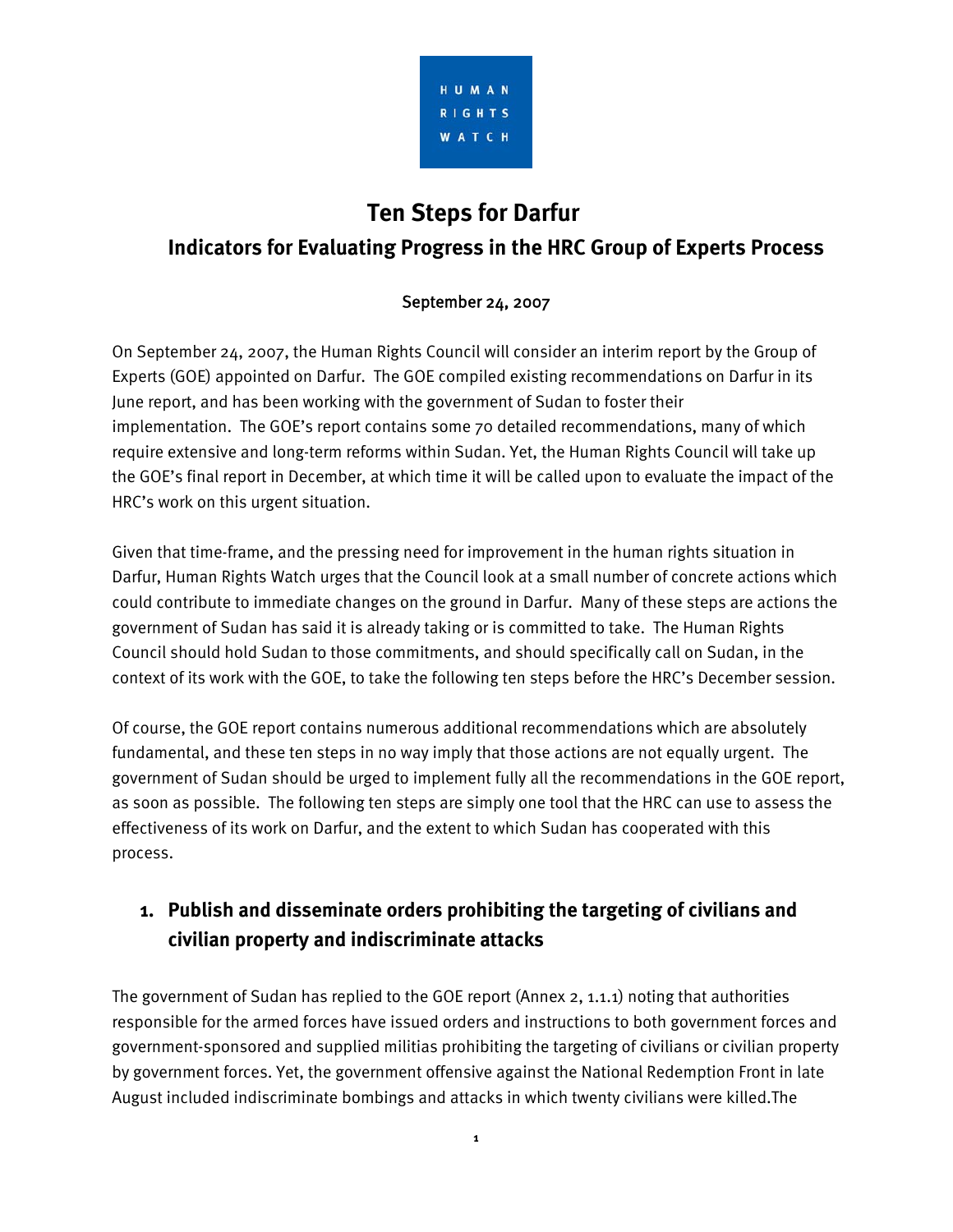government also launched indiscriminate air and ground attacks on Birmaza in November and Abu Sakin in December 2006, with reports of dozens of fatalities. As incidents involving such abuses continue to occur, Sudan should demonstrate its commitment to ending these attacks by making such orders public (or reissuing them) and broadly distributing them.

## **2. Enforce orders prohibiting targeting of civilians and civilian property and indiscriminate attacks**

To demonstrate its commitment to ending indiscriminate attacks and targeting of civilians or civilian property, the government of Sudan should report publicly (and provide the Council with its report) on investigations into cases of alleged unlawful attacks by military forces or militia, including those mentioned above. The Council should request the GOE to assess the success of Sudan's efforts to end such attacks by reporting whether further unlawful attacks occur prior to its report in December.

# **3. Vet all appointments to public office on human rights grounds, and remove Ahmed Haroun, who has been indicted by the International Criminal Court, from all posts**

Sudan's response to the GOE report did not address the recommendation that members of security institutions should be vetted to exclude those who have committed serious human rights violations (Annexes 1 and 2, 1.1.2.). Sudan's willingness to ensure that persons responsible for human rights abuses are not in positions of authority within its security forces or government is a crucial indicator of its commitment to improving Darfur's human rights situation. Unfortunately, the recent nomination of Ahmed Haroun—one of two suspects facing arrest warrants from the International Criminal Court (ICC)—to chair a committee charged with investigating human rights complaints in Darfur sends the opposite signal. He should be immediately removed from that post, as well as from his post as state Minister of Humanitarian Affairs, and surrendered to the ICC.

#### **4. Publicize and enforce a policy of zero tolerance for violence against women**

In its response to the GOE report, the government of Sudan committed to making a public announcement "affirming its commitment to continuing the policy of combating and condemning violence against women, of prosecuting the perpetrators of such violence and of compensating victims" (Annex 2, 1.2.2.1). Despite that pledge, the government has sent very mixed signals on this crucial topic, including a March 19, 2007 interview in which President Bashir implied that rapes were not occurring in Darfur ("It is not in Sudanese culture or in the culture of the people of Darfur to rape. It doesn't exist."). Sudan should take immediate steps to implement its commitment to send an unambiguous message of zero tolerance for violence against women, and should report to the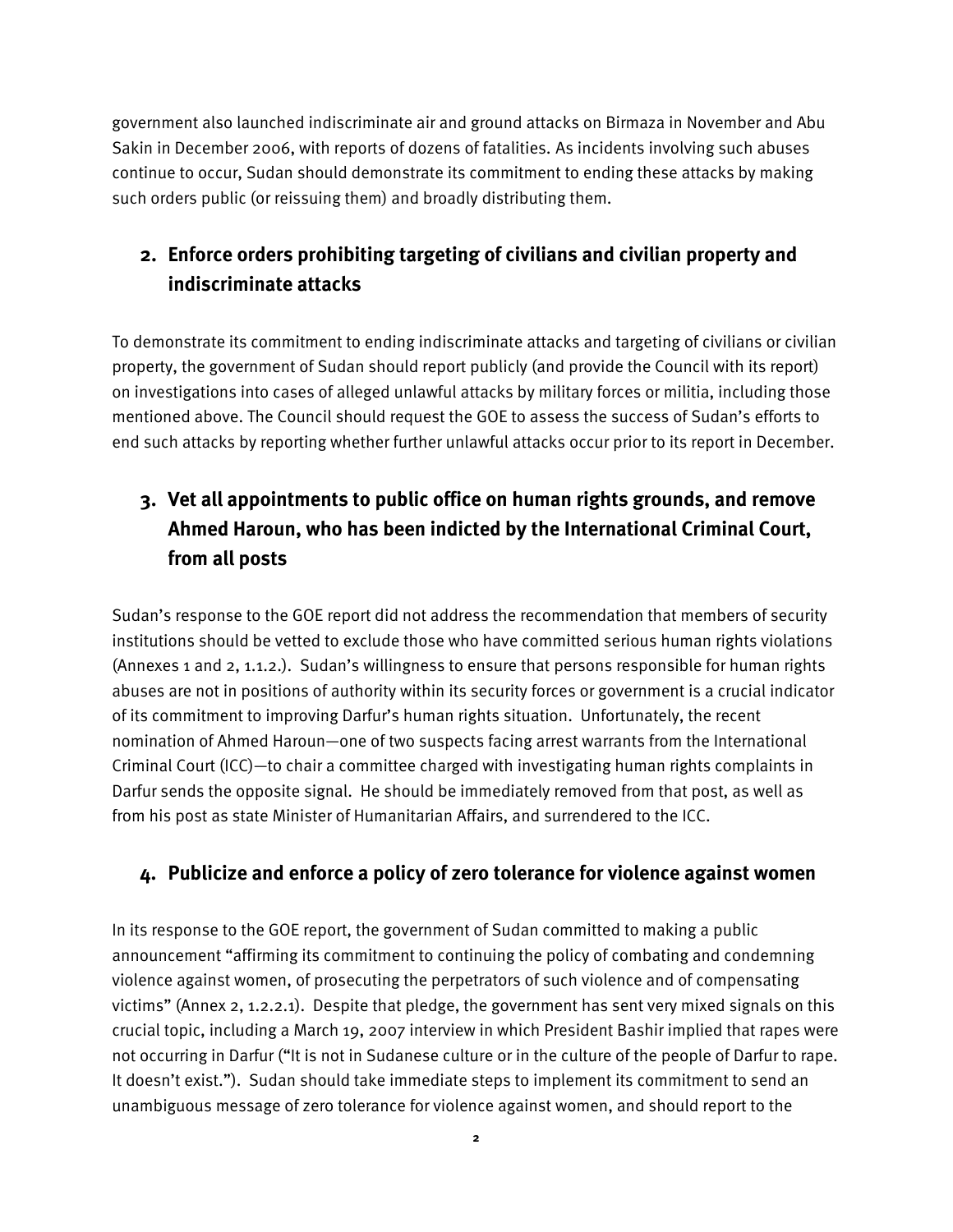Council on its enforcement of that policy by providing details on the cases investigated and their results.

# **5. Provide an up-to-date list of detainees and where they are held, and ensure that UN agencies and humanitarian organizations have confidential access to all detainees**

The government of Sudan has responded to the recommendation that accessible, complete and fully up-to-date lists of detainees and their place of detention are kept by noting that such lists are maintained by the security enquiries office (Annex 2, 1.4.2.2). Such lists should be compiled and furnished to the Office of the High Commissioner for Human Rights (OHCHR) and United Nations Mission in Sudan (UNMIS) Human Rights offices on a regular basis. Sudan has also stated that all requests for interviews with detainees have been "freely granted on the basis of objective criteria, such as prior notification from the UN Office in order to schedule a time for the interview and identify the visitor" (Annex 2, 4.3). However, the government has prevented African Union Mission in Sudan (AMIS) police from visiting people in detention facilities, even though this is a provision of the Darfur Peace Agreement. Human rights monitors have also been routinely denied access to National Security and Military Intelligence detention facilities. Following a directive in early 2006 that the Ministry of Interior must authorize detainee visits by any international monitors, UN human rights monitors have been routinely denied access to facilities under the jurisdiction of the Ministry of Interior. Sudan should issue clear instructions that unimpeded confidential access by international monitors must be given to all detainees, and ensure that those instructions are implemented. These instructions should expressly provide that they apply to all persons held in formal or other detention facilities under the jurisdiction of the Ministry of Interior, National Intelligence and Security Services, and the Sudanese military, including Military Intelligence.

## **6. Cease any use in Darfur of military airplanes, helicopters, or vehicles painted white or otherwise mimicking UN or humanitarian organizations**

Sudan has responded that it uses white aircraft for transport and medical evacuations, and they do not bear the symbols of the UN or any nongovernmental organization (NGO) (Annex 2, 2.1.3). However, there are numerous reports of military aircraft (planes and helicopters) painted white—the color used by UN and AMIS forces—being used for reconnaissance, supply operations, and attacks. Use of these white aircraft and the unlawful use of UN markings for military purposes is a violation of international humanitarian law, and puts genuine UN, humanitarian, and AMIS flights at risk because rebels might mistake them for military targets. People in need of aid may flee from humanitarian flights if they cannot distinguish them from government military aircraft. Sudan should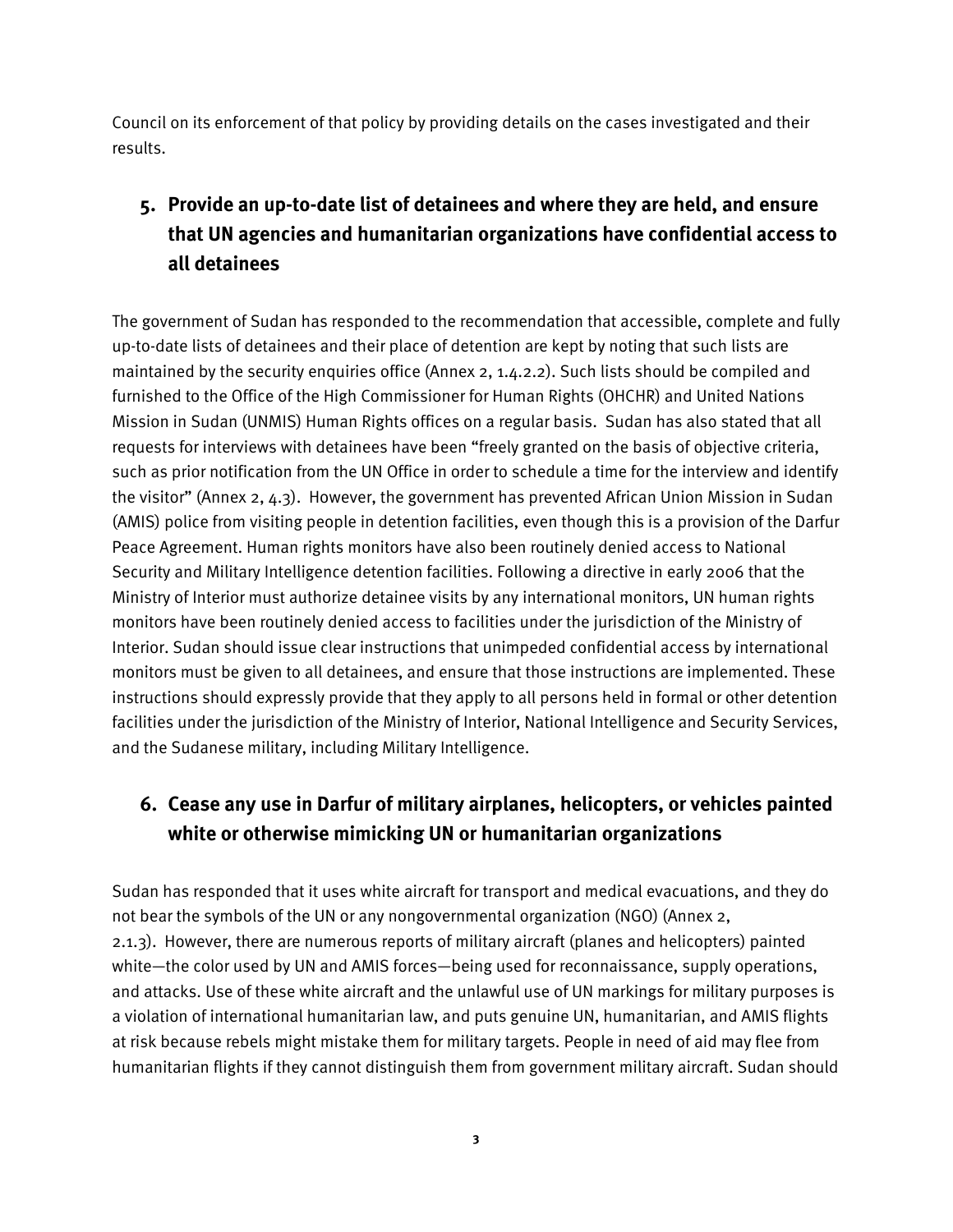immediately cease the use of white military aircraft and helicopters and should report on the steps it has taken to the GOE.

# **7. Issue a blanket waiver of legal immunities for war crimes and serious violations of human rights**

Sudan concedes that immunities currently exist that could protect state agents from prosecution for human rights violations committed in the course of official duty, but notes that immunities have been and can be waived (Annex 2, 3.2). Recommendations contained in the GOE report require abolition of existing legal immunities for armed state agents, including repeal of Article 33 of the National Security Forces Act and Article 46 of the 1999 Police Forces Act (Annex 1, 3.2). As Sudan has indicated its willingness to waive immunities for abusive acts, it should have no objection to issuing a blanket waiver for such crimes. Sudan should immediately issue a blanket waiver of immunities for war crimes and crimes involving torture, violence against women, arbitrary detention, enforced disappearances, and extrajudicial killings (Annex 1, 3.2).

#### **8. Fully cooperate with the International Criminal Court, and surrender two suspects now subject to arrest warrants**

Sudan argues that it is not required to cooperate with the International Criminal Court, despite the referral of the situation in Darfur by the Security Council (Annex 2, 3.3). In fact, Sudan's failure to cooperate with the ICC is a breach of its legal obligations. Security Council resolution 1593 requires that the government of Sudan "cooperate fully with and provide any necessary assistance to the Court and the Prosecutor." The Human Rights Council must uphold the authority of both the Security Council and the ICC by insisting that Sudan reverse its position and cooperate fully with all ICC requests for assistance with its investigations, including by providing access to all documents and interviews with all persons as requested. In particular, Sudan should immediately hand over to the ICC Ahmed Haroun and Ali Kosheib in accordance with the arrest warrants issued by the ICC Pre-Trial Chamber.

# **9. Fully cooperate with the African Union mission and deployment of the new UN-AU force, including issuance of expedited visas and clearance for vehicles and equipment**

Sudan has pledged to cooperate fully with AMIS and the UN-AU hybrid force (UNAMID). In the past, Sudan has delayed the deployment of peacekeeping forces by, for example, preventing the delivery of 105 armored personnel carriers and delaying entry of six attack helicopters for AMIS. Sudan